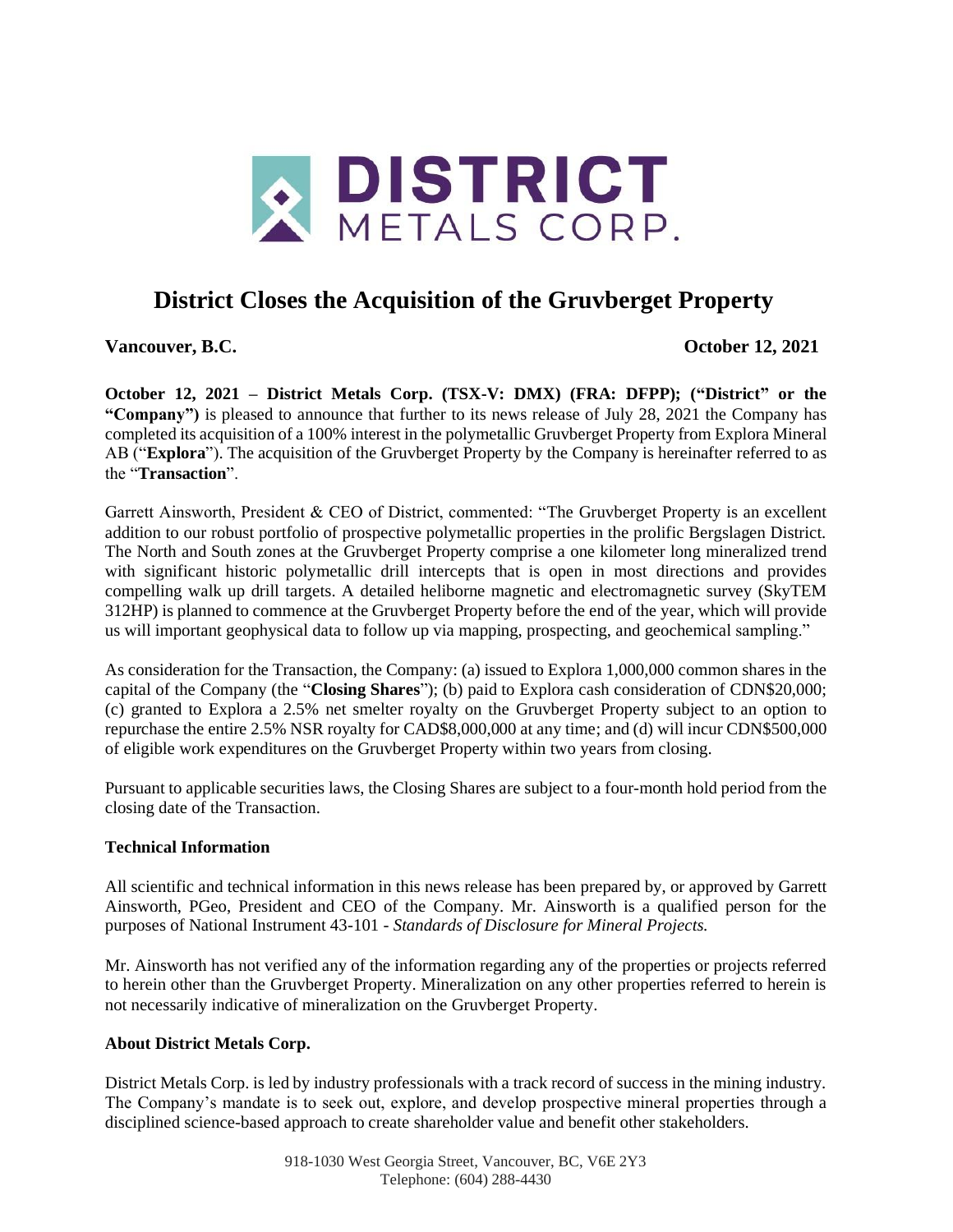The advanced exploration stage Tomtebo Property is located in the Bergslagen Mining District of southcentral Sweden is the Company's main focus. Tomtebo comprises 5,144 ha and is situated between the historic Falun Mine and Boliden's Garpenberg Mine that are located 25 km to the northwest and southeast, respectively. Two historic polymetallic mines and numerous polymetallic showings are located on the Tomtebo Property along an approximate 17 km trend that exhibits similar geology, structure, alteration and VMS/SedEx style mineralization as other significant mines within the district. Mineralization that is open at depth and along strike at the historic mines on the Tomtebo Property has not been followed up on, and modern systematic exploration has never been conducted on the Tomtebo Property.

For further information on the Tomtebo Property, please see the technical report entitled "NI 43-101 Update Technical Report on the Tomtebo Project, Bergslagen Region of Sweden" dated effective October 15, 2020 and amended and restated on February 26, 2021, which is available on SEDAR at www.sedar.com.

On Behalf of the Board of Directors

"*Garrett Ainsworth*" President and Chief Executive Officer

(604) 288-4430

## *Neither TSX Venture Exchange nor its Regulation Services Provider (as that term is defined in policies of the TSX Venture Exchange) accepts responsibility for the adequacy or accuracy of this release.*

#### *Cautionary Statement Regarding "Forward-Looking" Information.*

*This news release contains certain statements that may be considered "forward-looking information" with respect to the Company within the meaning of applicable securities laws. In some cases, but not necessarily in all cases, forward-looking information can be identified by the use of forward-looking terminology such as "plans", "targets", "expects" or "does not expect", "is expected", "an opportunity exists", "is positioned", "estimates", "intends", "assumes", "anticipates" or "does not anticipate" or "believes", or variations of such words and phrases or statements that certain actions, events or results "may", "could", "would", "might", "will" or "will be taken", "occur" or "be achieved" and any similar expressions. In addition, any statements that refer to expectations, predictions, indications, projections or other characterizations of future events or circumstances contain forward-looking information. Statements containing forward-looking information are not historical facts but instead represent management's expectations, estimates and projections regarding future events. Forward-looking statements in this news release relating to the Company include, among other things, statements relating to the Company's plan to conduct a heliborne magnetic and electromagnetic survey (SkyTEM 312HP) at the Gruvberget Property before the end of the year, the Company's expectation that it will meet its obligation to incur \$500,000 eligible work expenditures on the Gruvberget Property before April 30, 2023, and the Company's interpretations and expectations about the mineralization of the Tomtebo Mine.*

*These statements and other forward-looking information are based on opinions, assumptions and estimates made by the Company*  in light of its experience and perception of historical trends, current conditions and expected future developments, as well as other factors that the Company believes are appropriate and reasonable in the circumstances, as of the date of this news release, *including, without limitation, assumptions about the reliability of historical data and the accuracy of publicly reported information regarding past and historic mines in the Bergslagen district; the Company's ability to raise sufficient capital to fund planned exploration activities, maintain corporate capacity and satisfy the exploration expenditure requirements required by the definitive purchase agreements between the Company and the vendors of the Company's mineral properties (the "Definitive Purchase Agreements") by the times specified therein; and stability in financial and capital markets.*

*Forward-looking information is necessarily based on a number of opinions, assumptions and estimates that, while considered reasonable by the Company as of the date such statements are made, are subject to known and unknown risks, uncertainties, assumptions and other factors that may cause the actual results, level of activity, performance or achievements to be materially different from those expressed or implied by such forward-looking information, including but not limited to risks associated with the following: the reliability of historic data regarding the Tomtebo Property; the Company's ability to raise sufficient capital to finance planned exploration (including incurring prescribed exploration expenditures required by the Definitive Purchase*